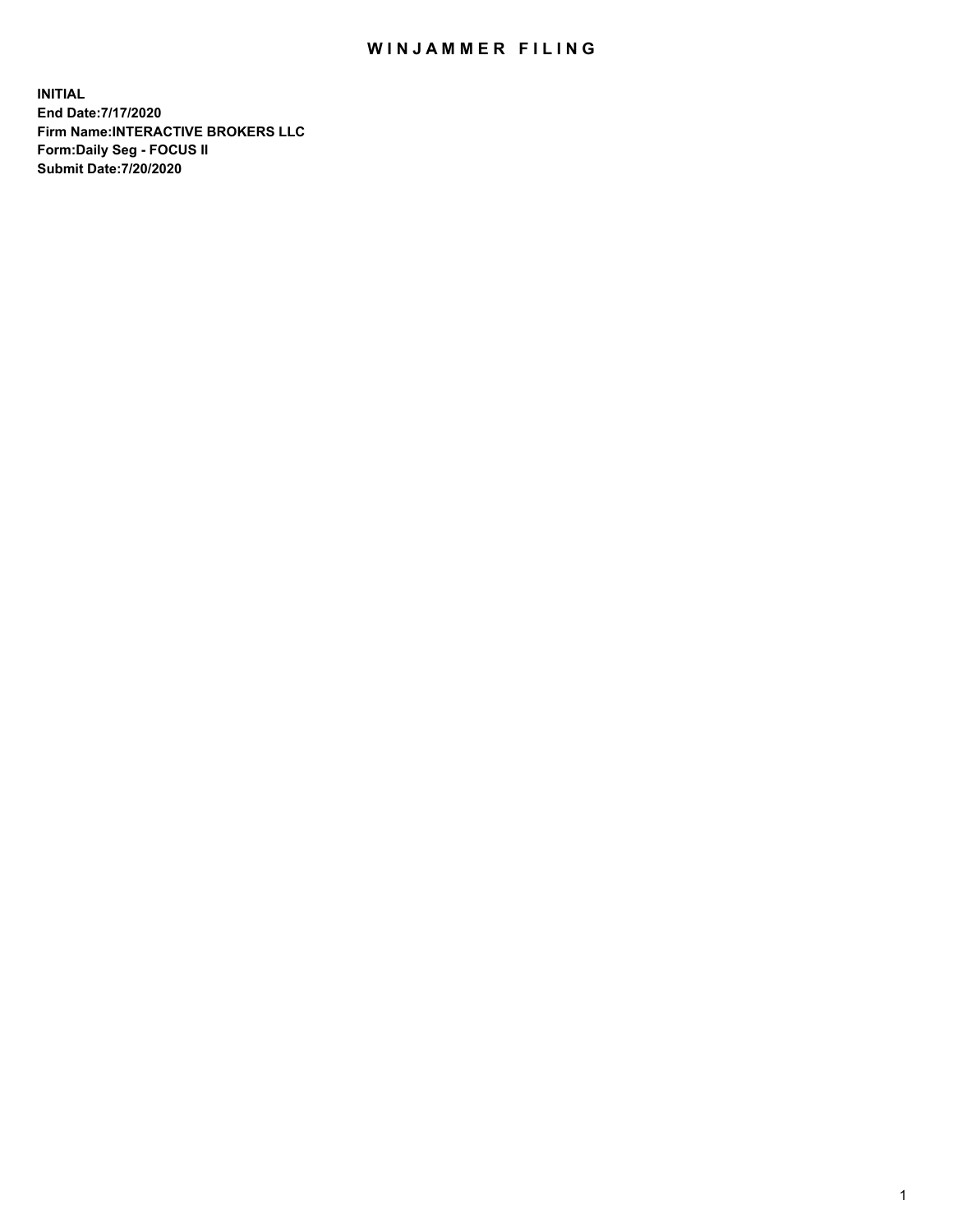**INITIAL End Date:7/17/2020 Firm Name:INTERACTIVE BROKERS LLC Form:Daily Seg - FOCUS II Submit Date:7/20/2020 Daily Segregation - Cover Page**

| Name of Company                                                                                                                                                                                                                                                                                                               | <b>INTERACTIVE BROKERS LLC</b>                                                                  |
|-------------------------------------------------------------------------------------------------------------------------------------------------------------------------------------------------------------------------------------------------------------------------------------------------------------------------------|-------------------------------------------------------------------------------------------------|
| <b>Contact Name</b>                                                                                                                                                                                                                                                                                                           | James Menicucci                                                                                 |
| <b>Contact Phone Number</b>                                                                                                                                                                                                                                                                                                   | 203-618-8085                                                                                    |
| <b>Contact Email Address</b>                                                                                                                                                                                                                                                                                                  | jmenicucci@interactivebrokers.c<br><u>om</u>                                                    |
| FCM's Customer Segregated Funds Residual Interest Target (choose one):<br>a. Minimum dollar amount: ; or<br>b. Minimum percentage of customer segregated funds required:% ; or<br>c. Dollar amount range between: and; or<br>d. Percentage range of customer segregated funds required between:% and%.                        | $\overline{\mathbf{0}}$<br>$\overline{\mathbf{0}}$<br>155,000,000 245,000,000<br>0 <sub>0</sub> |
| FCM's Customer Secured Amount Funds Residual Interest Target (choose one):<br>a. Minimum dollar amount: ; or<br>b. Minimum percentage of customer secured funds required:%; or<br>c. Dollar amount range between: and; or<br>d. Percentage range of customer secured funds required between:% and%.                           | $\overline{\mathbf{0}}$<br>$\overline{\mathbf{0}}$<br>80,000,000 120,000,000<br>0 <sub>0</sub>  |
| FCM's Cleared Swaps Customer Collateral Residual Interest Target (choose one):<br>a. Minimum dollar amount: ; or<br>b. Minimum percentage of cleared swaps customer collateral required:%; or<br>c. Dollar amount range between: and; or<br>d. Percentage range of cleared swaps customer collateral required between:% and%. | $\overline{\mathbf{0}}$<br>$\overline{\mathbf{0}}$<br>0 <sub>0</sub><br>0 <sub>0</sub>          |

Attach supporting documents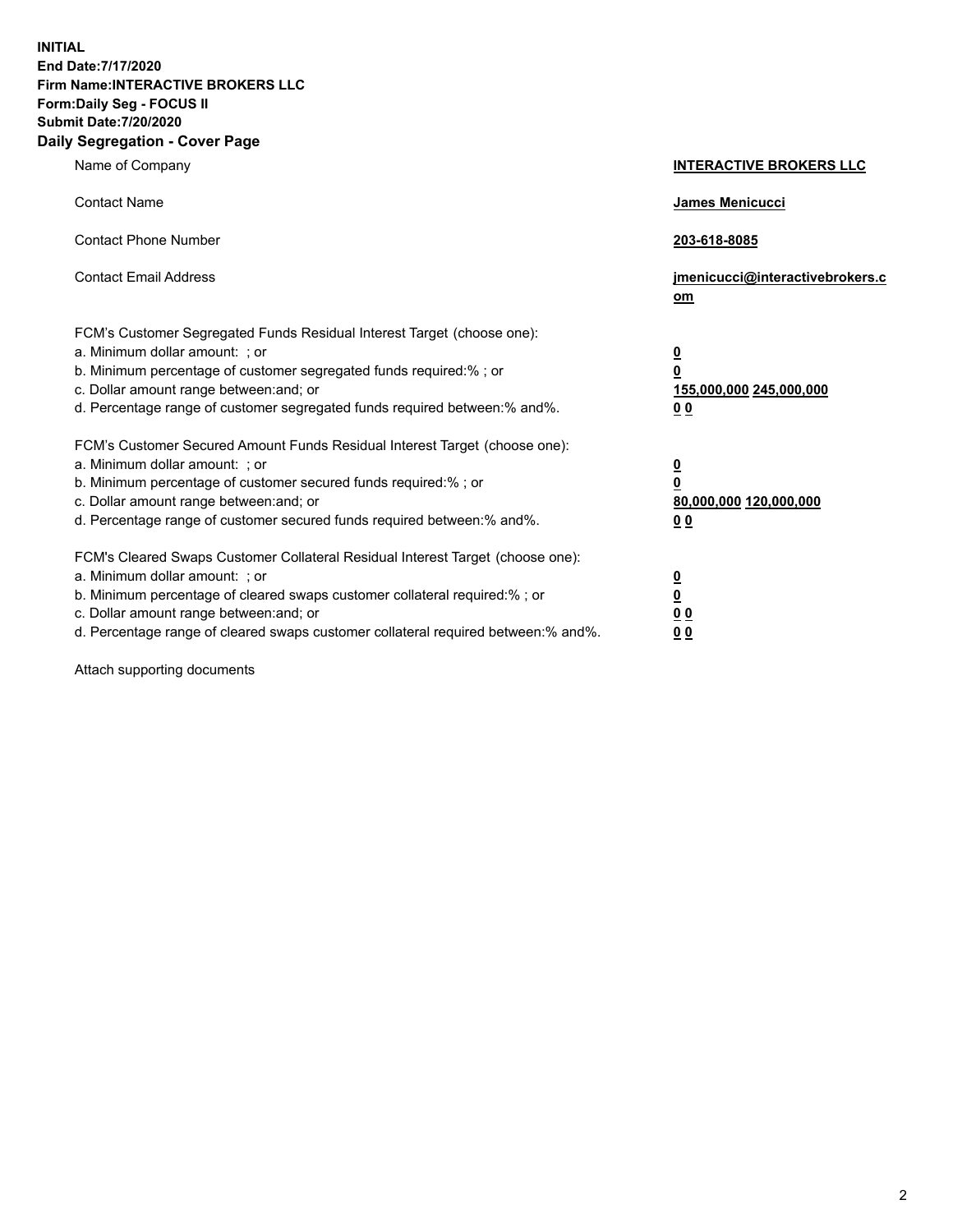**INITIAL End Date:7/17/2020 Firm Name:INTERACTIVE BROKERS LLC Form:Daily Seg - FOCUS II Submit Date:7/20/2020 Daily Segregation - Secured Amounts**

|                | Dany Ocgregation - Occarea Amounte                                                                         |                                             |
|----------------|------------------------------------------------------------------------------------------------------------|---------------------------------------------|
|                | Foreign Futures and Foreign Options Secured Amounts                                                        |                                             |
|                | Amount required to be set aside pursuant to law, rule or regulation of a foreign                           | $0$ [7305]                                  |
|                | government or a rule of a self-regulatory organization authorized thereunder                               |                                             |
| $\mathbf{1}$ . | Net ledger balance - Foreign Futures and Foreign Option Trading - All Customers                            |                                             |
|                | A. Cash                                                                                                    | 619,830,540 [7315]                          |
|                | B. Securities (at market)                                                                                  | $0$ [7317]                                  |
| 2.             | Net unrealized profit (loss) in open futures contracts traded on a foreign board of trade                  | -1,424,045 [7325]                           |
| 3.             | Exchange traded options                                                                                    |                                             |
|                | a. Market value of open option contracts purchased on a foreign board of trade                             | 3,039,119 [7335]                            |
|                | b. Market value of open contracts granted (sold) on a foreign board of trade                               | -1,531,171 [7337]                           |
| 4.             | Net equity (deficit) (add lines 1. 2. and 3.)                                                              | 619,914,443 [7345]                          |
| 5.             | Account liquidating to a deficit and account with a debit balances - gross amount                          | 24,344 [7351]                               |
|                | Less: amount offset by customer owned securities                                                           | 0 [7352] 24,344 [7354]                      |
| 6.             | Amount required to be set aside as the secured amount - Net Liquidating Equity                             | 619,938,787 [7355]                          |
|                | Method (add lines 4 and 5)                                                                                 |                                             |
| 7.             | Greater of amount required to be set aside pursuant to foreign jurisdiction (above) or line                | 619,938,787 [7360]                          |
|                | 6.                                                                                                         |                                             |
|                | FUNDS DEPOSITED IN SEPARATE REGULATION 30.7 ACCOUNTS                                                       |                                             |
| 1.             | Cash in banks                                                                                              |                                             |
|                | A. Banks located in the United States                                                                      | 77,674,967 [7500]                           |
|                | B. Other banks qualified under Regulation 30.7                                                             | 0 [7520] 77,674,967 [7530]                  |
| 2.             | Securities                                                                                                 |                                             |
|                | A. In safekeeping with banks located in the United States                                                  | 479,854,600 [7540]                          |
|                | B. In safekeeping with other banks qualified under Regulation 30.7                                         | 0 [7560] 479,854,600 [7570]                 |
| 3.             | Equities with registered futures commission merchants                                                      |                                             |
|                | A. Cash                                                                                                    | $0$ [7580]                                  |
|                | <b>B.</b> Securities                                                                                       | $0$ [7590]                                  |
|                | C. Unrealized gain (loss) on open futures contracts                                                        | $0$ [7600]                                  |
|                | D. Value of long option contracts                                                                          | $0$ [7610]                                  |
|                | E. Value of short option contracts                                                                         | 0 [7615] 0 [7620]                           |
| 4.             | Amounts held by clearing organizations of foreign boards of trade                                          |                                             |
|                | A. Cash                                                                                                    | $0$ [7640]                                  |
|                | <b>B.</b> Securities                                                                                       | $0$ [7650]                                  |
|                | C. Amount due to (from) clearing organization - daily variation                                            | $0$ [7660]                                  |
|                | D. Value of long option contracts                                                                          | $0$ [7670]                                  |
|                | E. Value of short option contracts                                                                         | 0 [7675] 0 [7680]                           |
| 5.             | Amounts held by members of foreign boards of trade                                                         |                                             |
|                | A. Cash                                                                                                    | 188,898,395 [7700]                          |
|                | <b>B.</b> Securities                                                                                       | $0$ [7710]                                  |
|                | C. Unrealized gain (loss) on open futures contracts                                                        | -7,766,540 [7720]                           |
|                | D. Value of long option contracts                                                                          | 3,039,119 [7730]                            |
|                | E. Value of short option contracts                                                                         | <u>-1,531,171</u> [7735] <u>182,639,803</u> |
|                |                                                                                                            | [7740]                                      |
| 6.             | Amounts with other depositories designated by a foreign board of trade                                     | $0$ [7760]                                  |
| 7.             | Segregated funds on hand                                                                                   | $0$ [7765]                                  |
| 8.             | Total funds in separate section 30.7 accounts                                                              | 740,169,370 [7770]                          |
| 9.             | Excess (deficiency) Set Aside for Secured Amount (subtract line 7 Secured Statement<br>Page 1 from Line 8) | 120,230,583 [7380]                          |
| 10.            | Management Target Amount for Excess funds in separate section 30.7 accounts                                | 80,000,000 [7780]                           |
| 11.            | Excess (deficiency) funds in separate 30.7 accounts over (under) Management Target                         | 40,230,583 [7785]                           |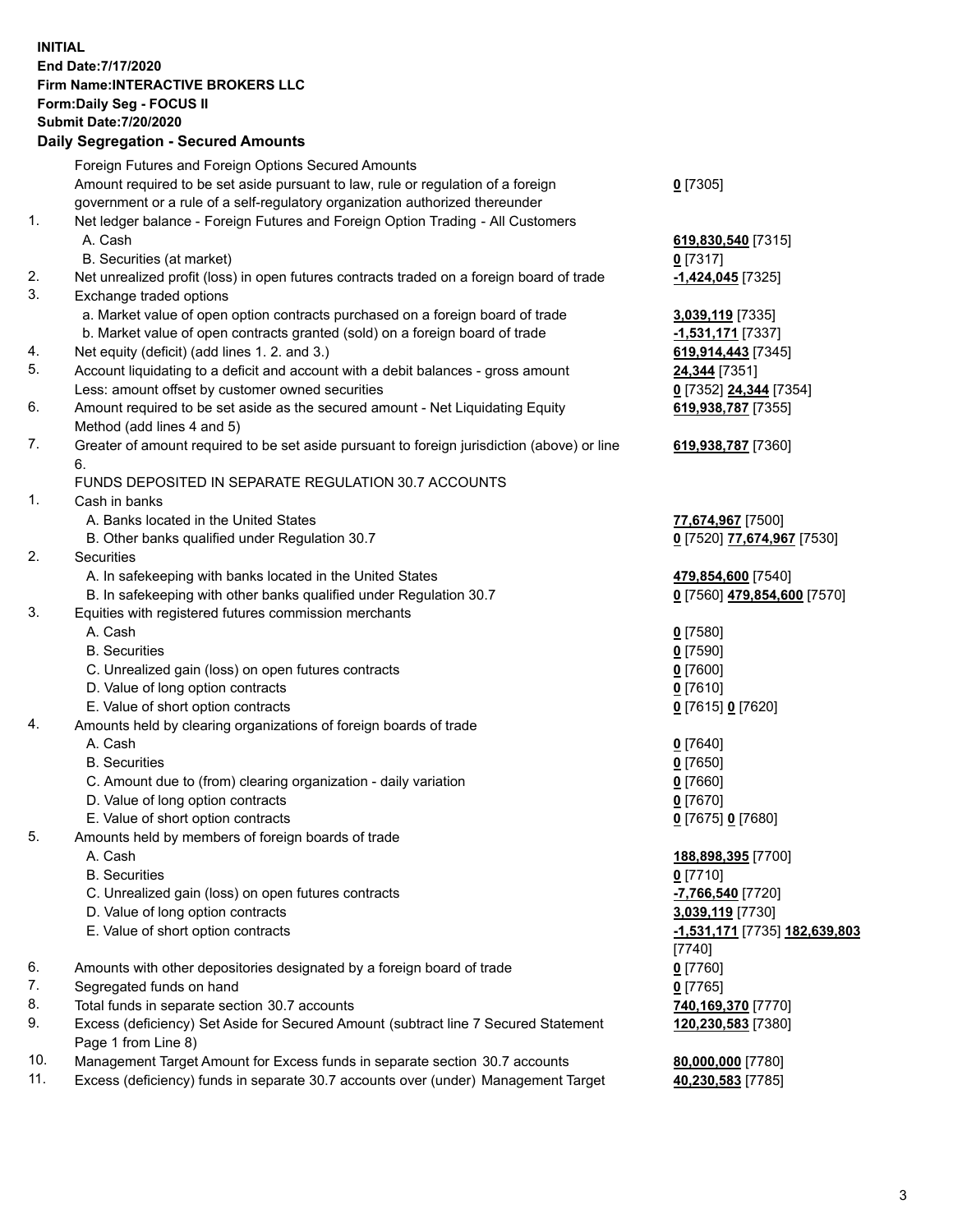**INITIAL End Date:7/17/2020 Firm Name:INTERACTIVE BROKERS LLC Form:Daily Seg - FOCUS II Submit Date:7/20/2020 Daily Segregation - Segregation Statement** SEGREGATION REQUIREMENTS(Section 4d(2) of the CEAct) 1. Net ledger balance A. Cash **5,211,857,297** [7010] B. Securities (at market) **0** [7020] 2. Net unrealized profit (loss) in open futures contracts traded on a contract market **61,950,071** [7030] 3. Exchange traded options A. Add market value of open option contracts purchased on a contract market **246,615,931** [7032] B. Deduct market value of open option contracts granted (sold) on a contract market **-196,811,965** [7033] 4. Net equity (deficit) (add lines 1, 2 and 3) **5,323,611,334** [7040] 5. Accounts liquidating to a deficit and accounts with debit balances - gross amount **7,193,876** [7045] Less: amount offset by customer securities **0** [7047] **7,193,876** [7050] 6. Amount required to be segregated (add lines 4 and 5) **5,330,805,210** [7060] FUNDS IN SEGREGATED ACCOUNTS 7. Deposited in segregated funds bank accounts A. Cash **1,009,523,793** [7070] B. Securities representing investments of customers' funds (at market) **2,549,346,010** [7080] C. Securities held for particular customers or option customers in lieu of cash (at market) **0** [7090] 8. Margins on deposit with derivatives clearing organizations of contract markets A. Cash **5,172,606** [7100] B. Securities representing investments of customers' funds (at market) **1,941,886,447** [7110] C. Securities held for particular customers or option customers in lieu of cash (at market) **0** [7120] 9. Net settlement from (to) derivatives clearing organizations of contract markets **-1,008,611** [7130] 10. Exchange traded options A. Value of open long option contracts **246,490,798** [7132] B. Value of open short option contracts **-196,783,703** [7133] 11. Net equities with other FCMs A. Net liquidating equity **0** [7140] B. Securities representing investments of customers' funds (at market) **0** [7160] C. Securities held for particular customers or option customers in lieu of cash (at market) **0** [7170] 12. Segregated funds on hand **0** [7150] 13. Total amount in segregation (add lines 7 through 12) **5,554,627,340** [7180] 14. Excess (deficiency) funds in segregation (subtract line 6 from line 13) **223,822,130** [7190] 15. Management Target Amount for Excess funds in segregation **155,000,000** [7194] 16. Excess (deficiency) funds in segregation over (under) Management Target Amount **68,822,130** [7198]

Excess